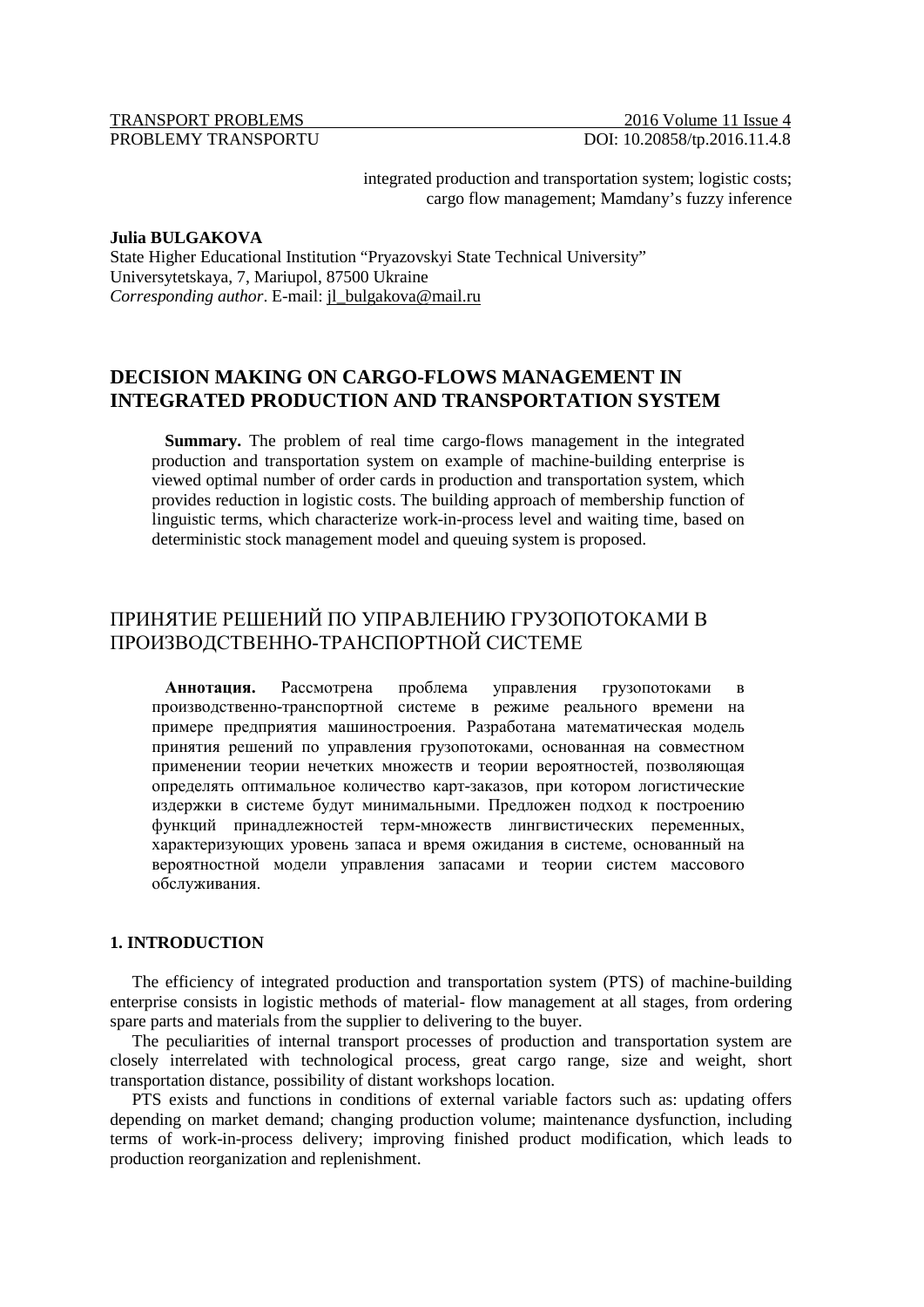The internal variable factors, which cause production failure, are: failure and breakdown of the main equipment; peripherals breakage; finished products and work-in-process defects; staff failure.

In the condition of existing environment of PTS functioning the main features and shortcomings of PTS management are: lack of communication between workshops, transportation and final assembly line; lack of quick decision-making in response to changes in production conditions. As a result, logistic costs in PTS such as high stock level, waiting time for loading and uploading operations in workshops grow.

To increase interaction and improve joint management of production and transportation processes in PTS, the scheme of material flow movement, which is controlled and visualized by means of order cards, was proposed and described in [16]. The offered scheme functioning is based on pull-type logistic systems in which the material flow movement is initiated by the last production stage.

Cargo flow is moved in standard batches, size is specified for all cargo types and depends on production conditions. One order card initiates movement for one batch.

After production, batches are stored at the production stage buffer with fixed capacity. At the next stage, there is storage space for one batch (Kanban-container), because batches accumulate at production stage and move to the next stage as needed.

There are three tools of material flow movement control: (1) set of cards; (2) electronic cards in form of electronic messages; (3) controlling board.

In an emergency, the production and transport workshops can correct daily plans by changing the number of order cards. For the successful functioning of the offered material flow movement scheme, it is necessary to develop models and algorithms of decision- making on optimal order cards number, which provides minimal logistic costs.

The authors consider the following logistic costs parameters: work-in-process level, waiting time of replenishment, waiting time of unit loading, waiting time of transportation units, percentage of served demand (PSD), percentage of immediately served demand (PISD), financial index of logistic costs etc. [5 - 7].

The decision making process in cargo- flow management is physically uncertain, connected to probabilistic nature of appearance of events, linguistically uncertain, resulting from paucity of information and knowledge [11].

Thus, the models, which take physical uncertainty into account, are based on queuing theory methods, robust optimization methods, Pareto optimization [4, 5, 17]. The main weakness of such models, based on logistic costs, is in the limited number of criteria identifying these costs.

In [1, 4, 17], logistic costs are represented as cost minimization function. The shortcoming of this approach is the impossibility of including qualitative indexes such us percentage of served demand (PSD), percentage of immediately served demand (PISD) to the model. Besides , monetary value of quantitative indexes such as work-in-process level, and waiting time are dependent not only on value of these indexes, but also on resource unit market price, so, the cost minimizationbased decisions can quickly lose relevance.

Multicriteria problem of decision making in PTS cargo flow management has been solved by joint application of queuing theory and multicriteria decision making methods (MCDMM). Queuing theory was applied for modeling values of logistic costs indexes dependent on cargo flow volume and parameters., MCDMM, such as Analytic Hierarchy Process (AHP), Technique for Order of Preference by Similarity to Ideal Solution (TOPSIS), allowed to evaluate and select the best PTS cargo flow parameters [1, 3]. However, such approaches do not fully display the linguistic uncertainty of decision-making process.

Grounded on research of PTS cargo flows pattern, the PTS model is based on Continuous Time Markov Chains for decision making, initial data simulation was developed and described in [5, 14].

The linguistic uncertainty of decision making process is fully described by fuzzy logic theory [11, 13].

Fuzzy logic-based models solved the next PTS cargo flows management problems separately: production scheduling and rescheduling [8], lot sizing, inventory management [8, 9], lead- time estimation [10]. The optimal solutions for these problems contain conflicting goals. For example,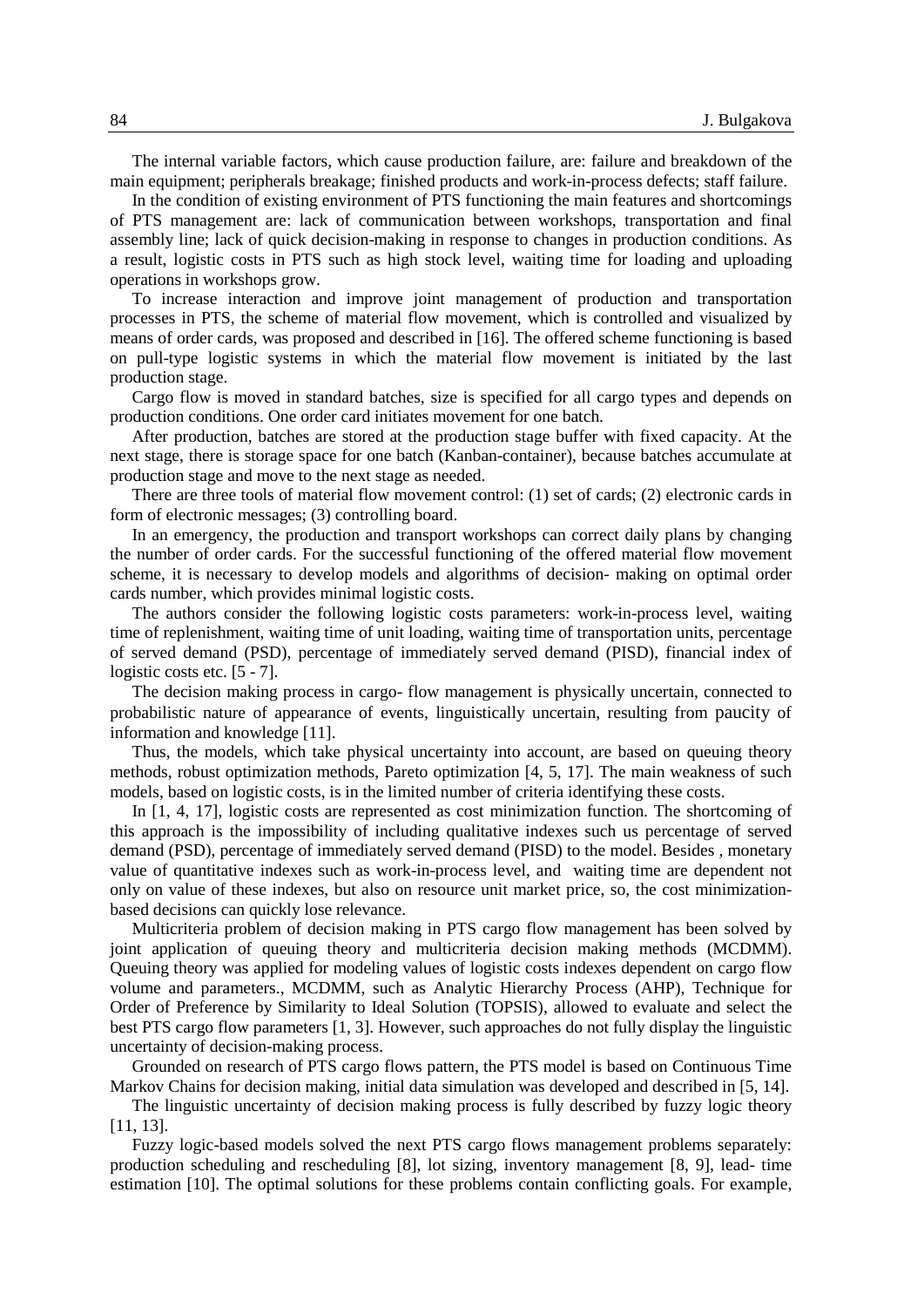work-in-process minimization leads to stock holding costs reduction, and reduces PTS stability at the same time; lot size reduction leads to stock holding costs minimization, but increases transportation costs; to reduce lead time, it is necessary to provide PTS stability by all resources available and reduce waiting time, including setup time. It is necessary to take into account conflicting goals in developing PTS decision support model of cargo flow management.

The aim of the paper is to develop decision support model of cargo flow management in order cards controlled pull-type PTS, which is grounded on joint application of queuing theory and fuzzy logic theory. Such approach will allow to manage all types of decision making uncertainty, and provide a real time cargo-flow management for logistic costs reduction.

## **2. MATHEMATICAL DESCRIPTION OF CARGO-FLOW MANAGEMENT MODEL**

#### **2.1. Task statement**

The task of cargo flow modeling in PTS managed by order cards is stated as follows: there are sets of alternatives of order cards number  $A = \{a_1, a_2, ..., a_m\}$  and set of criteria  $C = \{c_1, c_2, ..., c_n\}$ for alternatives evaluation. As a criteria the underlisted indexes of logistic costs were chosen:

- 1. Work-in-process WIP  $(c_1)$  is limited by capacity of inventory storage buffer and safety stock. In the described card -controlled material flow movement scheme, work-in-process quantity equals to number of batches.
- 2. Waiting time WT  $(c_2)$  before loading cargo batch on the vehicle in production stage m.

3. Percentage of served demand – PSD  $(c_3)$  and percentage of immediately served demand – PISD.  $(c_4)$ . Cargo movement between workshops flows in conditions of uncertainty. Probability of positive event outcome (delivering cargo batch in case of index  $c_3$  and delivering cargo batch without waiting in case of index  $c<sub>4</sub>$ ) depends on such factors as readiness of production and transportation vehicles and changing the production capacity, etc.

The decision making of optimal order cards in PTS flows in conditions of linguistic uncertainty. Since human judgments, including preference, are often vague and cannot be expressed by exact numerical value, the application of fuzzy concepts in decision making is deemed to be relevant.

Mamdany's fuzzy inference method was chosen for the task solution. Fuzzy inference is the process of formulating the mapping from a given input to an output using fuzzy logic. The structure of Mamdany's fuzzy inference is presented in fig. 1.

The criteria of alternatives evaluation are represented with linguistic variables whose values are given in linguistic terms. Linguistic terms can be intuitively easy to use in expressing the subjectiveness and/or qualitative impressions of a decision maker's assessment.

The initial data for fuzzy inference implementation are: (1) values of internal linguistic variables which are criteria of alternatives evaluation  $y, t_w, P_{sd}, P_{sd}$ ; (2) membership functions of terms of internal linguistic variables - $\mu(y), \mu(t_w), \mu(P_{sd}), \mu(P_{sd})$ ; (3) membership functions of terms of external linguistic variables, which summarize evaluation criteria -  $\mu (LC)$ ; (3) rules base of fuzzy inference.

Before fuzzy inference, running the fuzzification should be done to take the inputs and determine the degree to which they belong for each of the appropriate fuzzy sets via membership functions. Fuzzification is obtaining the values of membership functions for all terms, for all internal linguistic variables -  $\tilde{y}$ ,  $\tilde{t}_w$ ,  $\tilde{P}_{sd}$ ,  $\tilde{P}_{sd}$ , which are used in preconditions of fuzzy inference rules base. General description of Mamdany's fuzzy inference is presented in 2.4.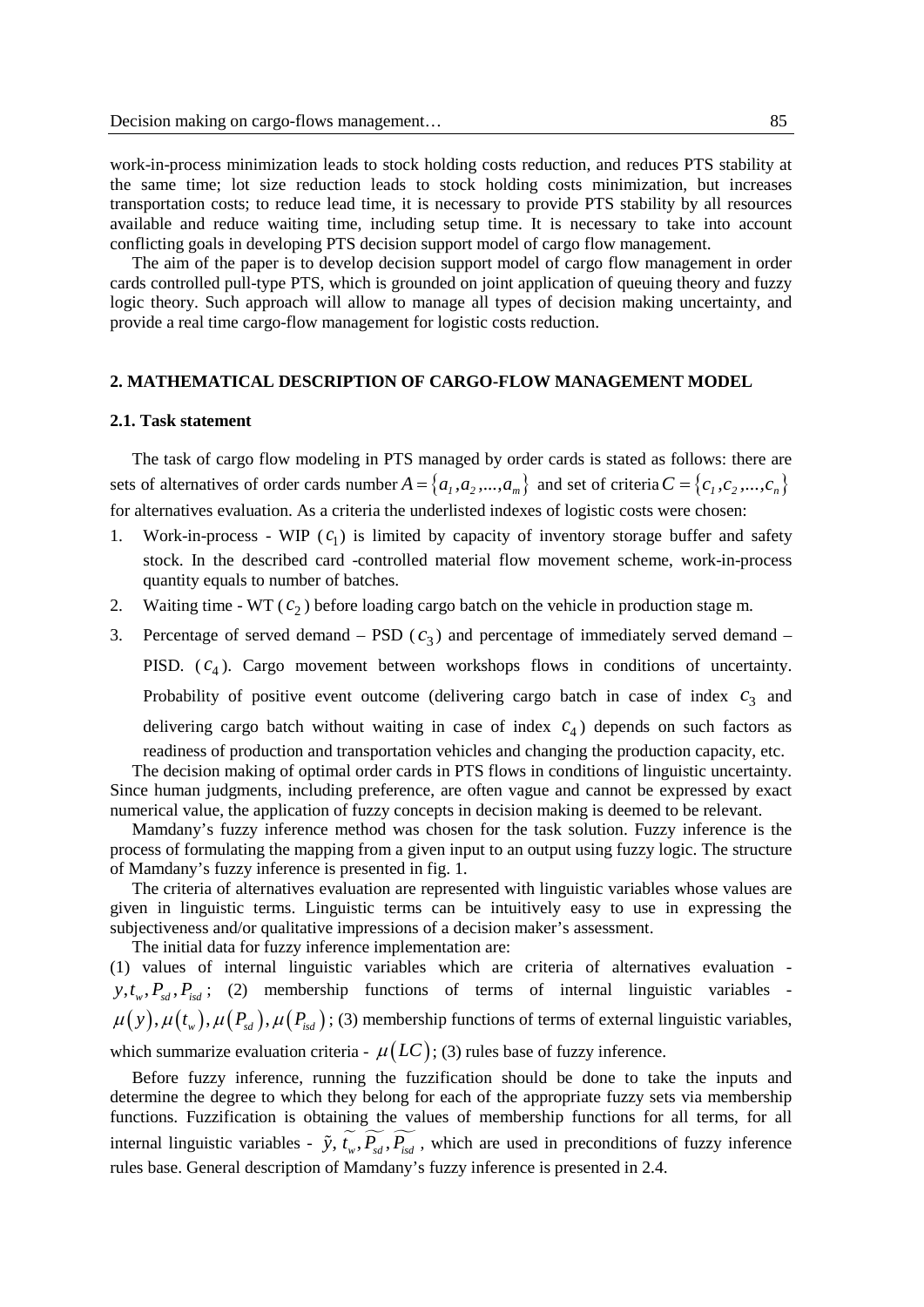

Fig. 1. The structure of Mamdany's fuzzy inference Рис. 1. Структура нечеткого логического вывода Мамдани

#### **2.2. Membership functions of terms of external and internal logistic variables setting**

Membership functions of terms of internal and external linguistic variable are Gaussian [13]:

$$
\mu(c) = \exp\left(-\frac{(u-b)^2}{2z^2}\right) \tag{1}
$$

where:  $b$  - membership function center;  $\zeta$  - membership function width;  $c$  - linguistic variable value;

Based on analysis of PTS functioning, an example of machine-building enterprise the approach to terms of linguistic variables membership functions setting was developed. These variables are:

- internal: "work-in-process"  $-c_1$ , "waiting time" -  $c_2$ , "percentage of served demand" -  $c_3$ , "percentage of immediately served demand" -  $c_4$ ;

- external: "logistic costs" - *v* .

Membership functions of linguistic variables are based on five terms: very good (VG), good (G), satisfactory (S), bad (B), very bad (VB), and are set by two parameters:  $\{b, z\}$ . Membership functions of terms of linguistic variables are set based on analysis of machine- building enterprise functioning (Tab. 1).

Center of term function "very good" of linguistic variable "work-in-process" is fixed as safety stock level -  $Q_{\text{min}}$ , which is necessary for continuous production process. Deterministic stock management model, which allows to define safety stock level, is described in [14]. Center of term function "satisfactory" of linguistic variable "work-in-process" is fixed at maximal allowed stock level, equal to inventory storage buffer capacity -  $Q_{\text{max}}$ .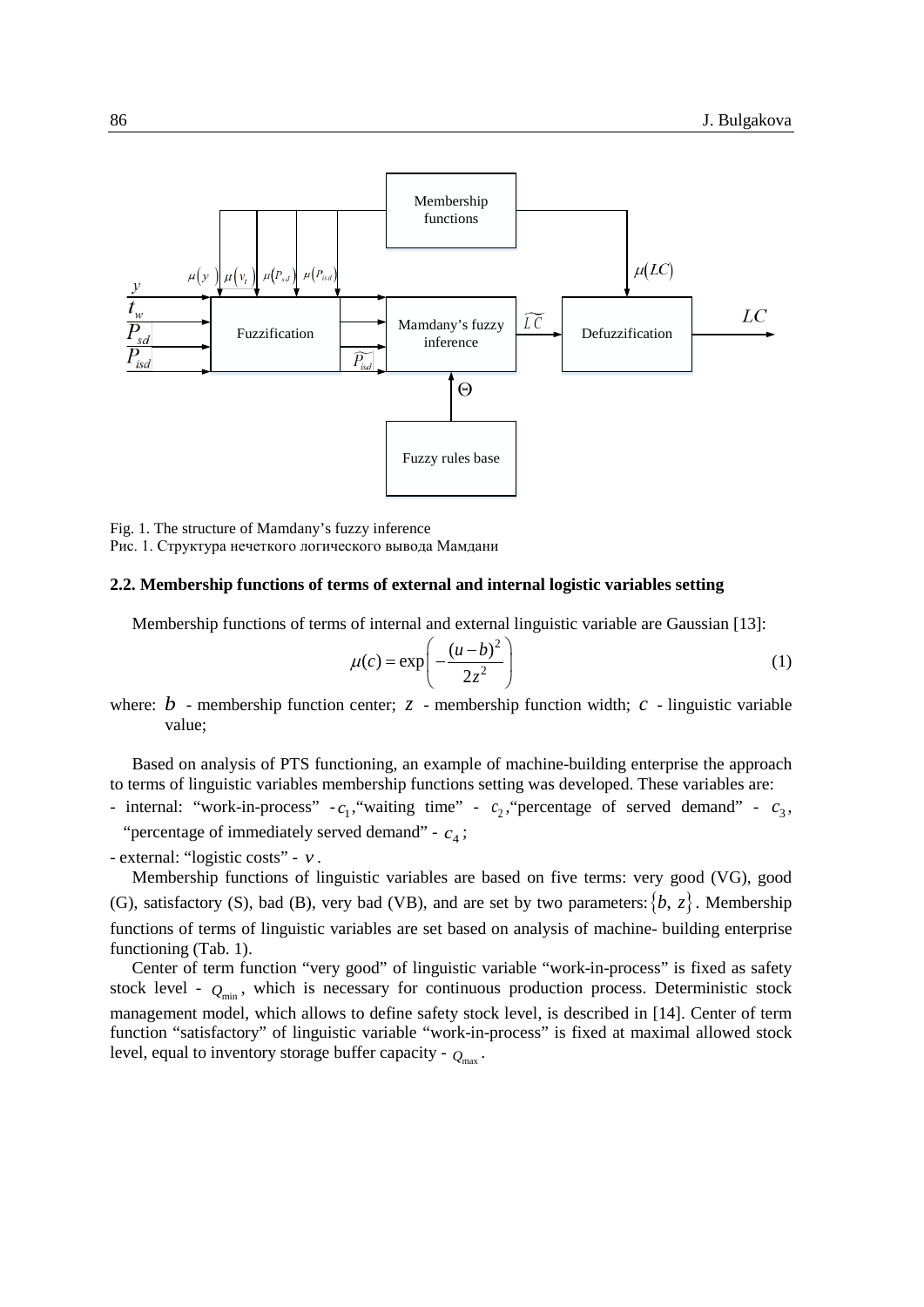For terms membership functions of linguistic variable "waiting time," the following explanations are necessary:

- the main condition is that demand flow intensity rate  $\lambda$  (a number of orders per time unit) should not exceed production rate μ (a number of products, produced per time unit). In case production will not satisfy demand; (1)  $t_w \rightarrow 0$ ; (2) if  $t_w \in \left[0; \frac{1}{\lambda} - \frac{1}{\mu}\right]$  $\in \left[0; \frac{1}{\lambda} - \frac{1}{\mu}\right]$ , waiting time will not be the

result of a queue, even in safety stock absence;(3) if  $t_w > \left(\frac{1}{\lambda} - \frac{1}{\mu}\right)$  $>\left(\frac{1}{\lambda} - \frac{1}{\mu}\right)$ , in the event of safety stock

absence, the queue will appear; (4) if  $t_w \in \left(\frac{1}{\lambda} - \frac{1}{\mu}\cdot\left(\frac{1}{\lambda} - \frac{1}{\mu}\right) \cdot Q_{\min}\right)$  $\begin{pmatrix} 1 & 1 & 1 & 1 \end{pmatrix}$  $\epsilon \left( \frac{1}{\lambda} - \frac{1}{\mu} ; \left( \frac{1}{\lambda} - \frac{1}{\mu} \right) Q_{\text{min}} \right)$ , the queue will be eliminated at the

expense of safety stock  $Q_{\text{min}}$  during time equals to  $\left(\frac{1}{\lambda} - \frac{1}{\mu}\right) \cdot Q_{\text{min}}$ ; (5) if  $t_w \in \left(\frac{1}{\lambda} - \frac{1}{\mu}\right) \cdot \left(\frac{1}{\lambda} - \frac{1}{\mu}\right) \cdot y$  $\epsilon \left( \frac{1}{\lambda} - \frac{1}{\mu} ; \left( \frac{1}{\lambda} - \frac{1}{\mu} \right)$  y  $\right)$ , the

queue will be eliminated only if work-in-process *y* will exceed safety stock  $Q_{\text{min}}$ ; (6) if  $t_w > \left(\frac{1}{\lambda} - \frac{1}{\mu}\right)$  y, then PTS will be in critical state because there will not be enough stock to eliminate

the queue.

Based on terms described above, the terms of membership functions of the linguistic variable "waiting times" are set (Tab. 1).

Membership functions of terms of linguistic variables "percentage of served demand" and "percentage of immediately served demand" are set, based on experts' evaluation. Parameters of membership function terms of external linguistic variable "logistic costs" are determined based on rating scale of qualitative indexes values (Tab. 2) [2].

Table 1

|           | Membership function                                         |                                                                                             |                                    |                                                                                   |                      |  |  |
|-----------|-------------------------------------------------------------|---------------------------------------------------------------------------------------------|------------------------------------|-----------------------------------------------------------------------------------|----------------------|--|--|
| Term      | $\mu(y)$                                                    | $\mu(v_t)$                                                                                  | $\mu(P_{sd})$                      | $\mu(P_{isd})$                                                                    | $\mu(LC)$            |  |  |
| VG        | $\{Q_{\min}; z_{y}\}\$                                      | $\{0; z_{\nu_t}\}\$                                                                         | $\{1;\,z_{P_{sd}}\}$               | $\{1;\,z_{P_{isd}}\}$                                                             | $\{\{0;\,z_{LC}\}\}$ |  |  |
| G         | $\left \frac{Q_{\text{max}}-Q_{\text{min}}}{2}; z_y\right $ | $\left\{\frac{1}{\lambda}-\frac{1}{\mu}; z_{\nu_t}\right\}$                                 | $\left\{0,8;\, z_{P_{sd}}\right\}$ | $\left\{0,8;\ z_{P_{isd}}\right\}\left\{0,3;\ z_{LC}\right\}$                     |                      |  |  |
| S         | $\{Q_{\text{max}}; z_{y}\}\$                                | $\left\{\left(\frac{1}{\lambda}-\frac{1}{\mu}\right)Q_{\min};\, z_{v_t}\right\}$            | $\left\{0,6;\,z_{P_{sd}}\right\}$  | $\left \left\{0,6;\,z_{P_{isd}}\right\}\right \left\{0,5;\,z_{LC}\right\}\right $ |                      |  |  |
| B         | $\{0; z_y\}$                                                | $\left\{ \left( \frac{1}{\lambda} - \frac{1}{\mu} \right) y; z_{\nu_i} \right\}$            | $\{0, 45; z_{P_{sd}}\}$            | $\left \{0,4;\,z_{P_{isd}}\}\right \{0,7;\,z_{LC}\}\$                             |                      |  |  |
| <b>VB</b> | {1; $z_y$ }                                                 | $\left\{ \left( \frac{1}{\lambda} - \frac{1}{\mu} \right) Q_{\text{max}}; z_{v_t} \right\}$ | $\{0;\, z_{P_{sd}}\}$              | $\{0; z_{P_{isd}}\}\  \{1; z_{LC}\}\$                                             |                      |  |  |

Parameters of terms of internal and external membership functions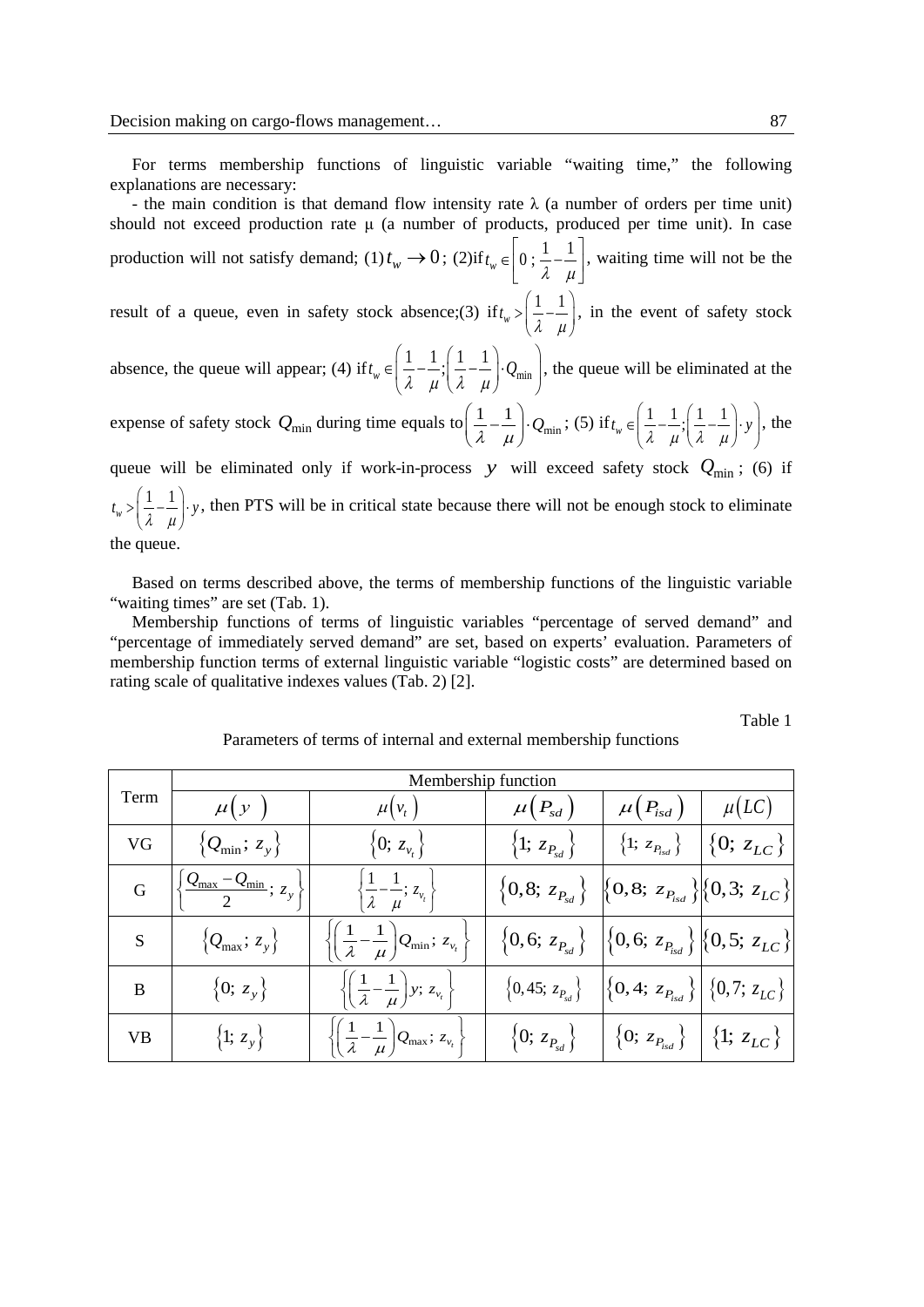Table 2

Rating scale of qualitative indexes values

| Linguistic valuation | Linguistic variable value |
|----------------------|---------------------------|
| Very good            | $1.00 - 0.80$             |
| Good                 | $0.80 - 0.63$             |
| Satisfactory         | $0.63 - 0.37$             |
| Bad                  | $0.37 - 0.20$             |
| Very bad             | $0.20 - 0.00$             |

### **2.3. Rule base setting**

Fuzzy inference rules base is based on fuzzy linguistic expression [13]:

If  $c_1$  is  $A_{c1}$  and  $c_2$  is  $A_{c2}$  and  $c_3$  is  $A_{c3}$  and  $c_4$  is  $A_{c4}$ ,

then  $v$  is  $B_v$ ,

where:  $c_1, c_2, c_3, c_4, v$  - internal and external linguistic variables;  $A_{c1}, A_{c2}, A_{c3}, A_{c4}, B_v$  - terms of linguistic variables;

A part of fuzzy rules base is in Tab. 3.

Table 3

| Rule           |                |                |       |           |              | Rule   |         |                |       |           |              |
|----------------|----------------|----------------|-------|-----------|--------------|--------|---------|----------------|-------|-----------|--------------|
| number         | c <sub>1</sub> | c <sub>2</sub> | $c_3$ | $c_4$     | $\mathcal V$ | number | $c_{1}$ | c <sub>2</sub> | $c_3$ | $c_4$     | $\mathcal V$ |
| 1              | S              | VB             | VG    | VB        | B            | 21     | G       | VG             | G     | VG        | G            |
| $\overline{2}$ | S              | $\mathbf B$    | VG    | VB        | B            | 22     | G       | G              | G     | <b>VB</b> | S            |
| 3              | S              | VB             | G     | VB        | B            | 23     | G       | VG             | S     | VG        | G            |
| $\overline{4}$ | S              | B              | G     | VB        | B            | 24     | G       | G              | S     | VВ        | B            |
| 5              | S              | VB             | S     | VB        | VB           | 25     | VG      | S              | VG    | VB        | $\bf{B}$     |
| 6              | S              | B              | S     | VB        | VB           | 26     | VG      | G              | VG    | VB        | S            |
| 7              | G              | VB             | VG    | VB        | B            | 27     | VG      | S              | G     | VB        | $\bf{B}$     |
| 8              | G              | B              | VG    | VB        | B            | 28     | VG      | G              | G     | VB        | S            |
| 9              | G              | VB             | G     | VB        | B            | 29     | VG      | S              | S     | VB        | B            |
| 10             | G              | $\bf{B}$       | G     | VB        | B            | 30     | VG      | G              | S     | VB        | $\bf{B}$     |
| 11             | G              | VB             | S     | VВ        | S            | 31     | VG      | VG             | G     | VG        | VG           |
| 12             | G              | B              | S     | <b>VB</b> | B            | 32     | VG      | VG             | VG    | VG        | VG           |
| 13             | G              | S              | VG    | <b>VB</b> | S            | 33     | VG      | VG             | S     | VG        | G            |
| 14             | G              | B              | VG    | VB        | S            | 34     | G       | G              | VG    | G         | G            |
| 15             | G              | S              | G     | VB        | S            | 35     | G       | VG             | VG    | G         | G            |
| 16             | G              | B              | G     | VB        | S            | 36     | G       | G              | G     | G         | G            |
| 17             | G              | S              | S     | VB        | B            | 37     | G       | VG             | G     | G         | G            |
| 18             | G              | B              | S     | VB        | B            | 38     | G       | G              | S     | G         | G            |
| 19             | G              | VG             | VG    | VG        | VG           | 39     | VG      | G              | VG    | B         | S            |
| 20             | G              | G              | VG    | VB        | S            | 40     | VG      | VG             | VG    | B         | G            |

Rules base of fuzzy inference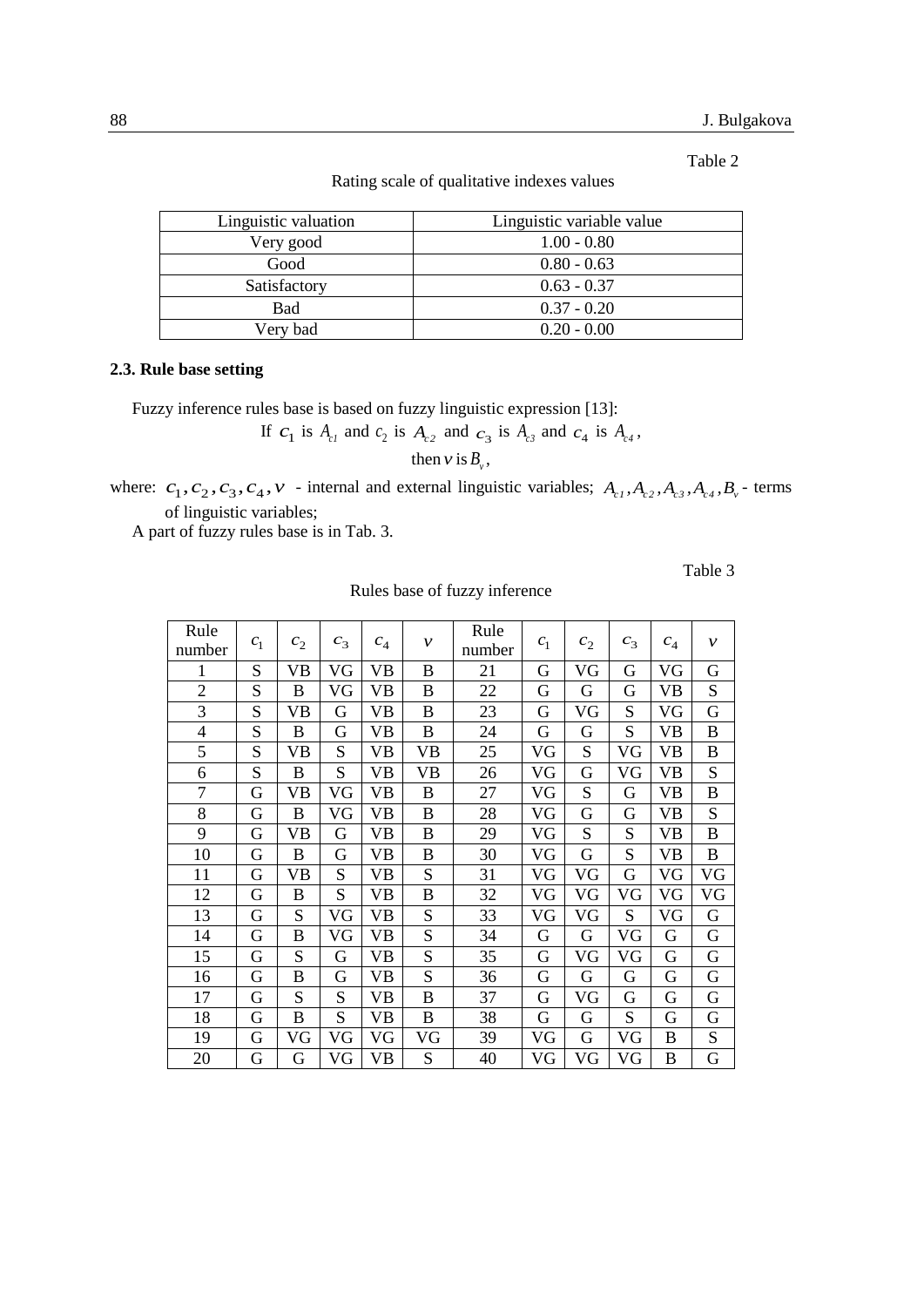#### **2.4. Mamdany's fuzzy inference**

Mamdany's fuzzy inference is carried out according to the knowledge base [13]:

$$
(x_1 = \tilde{a}_{1j} \Theta_j x_2 = \tilde{a}_{2j} \Theta_j x_1 = \tilde{a}_{1j} \Theta_j ... \Theta_j x_n = \tilde{a}_{nj}) \Rightarrow q = \tilde{d}_j, j = \overline{1, m},
$$
\n(2)

Let us consider several definitions:  $\mu_i(x_i)$  membership function of internal linguistic variables  $x_i \in [\underline{x_i}, \overline{x_i}]$  to the fuzzy term  $\tilde{a}_{ij}$  that is  $\tilde{a}_{ij} = \int_{x \in [x_i, \overline{x_i}]}$  $(x_i)$  $\frac{i}{l}$ <sup>*,* $\lambda$ <sub>i</sub></sup>  $j_{ij}$   $\qquad$   $\qquad$   $\qquad$   $\qquad$   $\qquad$   $\qquad$   $\qquad$   $\qquad$   $\qquad$   $\qquad$   $\qquad$   $\qquad$   $\qquad$   $\qquad$   $\qquad$   $\qquad$   $\qquad$   $\qquad$   $\qquad$   $\qquad$   $\qquad$   $\qquad$   $\qquad$   $\qquad$   $\qquad$   $\qquad$   $\qquad$   $\qquad$   $\qquad$   $\qquad$   $\qquad$   $\qquad$   $\qquad$   $\qquad$   $\qquad$   $\qquad$  $x \in [x_i, x_i]$  $\tilde{a}_{ii} = \int \mu_i(x_i) / x$ ∈  $\tilde{a}_{ij} = \int \mu_i(x_i) / x_i$ .

where:  $\mu_{d_i}(y)$  - membership function of external linguistic variables  $d_i \in [d_i, d_i]$  to the fuzzy term  $\tilde{d}_j$  than is  $[y_i, y_i]$  $(y_i)$ / *i i*  $j_{ij} = \int_{y \in [y_i, y_i]} \mu_j(y_i) / y_i$  $\tilde{d}_{ii} = \int \mu_i(y_i)/y_i$  $ilde{\tilde{U}}_{ij} = \int_{y \in [y_i, y_i]} \mu_j(y_i) / y_i$ .

 $\Theta_i$  - logical operator,  $\Theta_i = AND$ .

The degree to which the input vector  $X^* = (x_1^*, x_2^*,..., x_n^*)$  satisfy rule *j* is founded by equation:  $\mu_j(X^*) = w_j(\mu_j(x_1^*) \wedge \mu_j(x_2^*) \wedge ... \wedge \mu_j(x_n^*)), j = \overline{1, m},$  (3)

where ∧ means t-norm, because in rule j of rules base, the logical operator AND is applied  $(\Theta_i = AND)$ .

The result of fuzzy inference is:

$$
\tilde{q}^* = \left(\frac{\mu_1(X^*)}{\tilde{d}_1}, \frac{\mu_2(X^*)}{\tilde{d}_2}, ..., \frac{\mu_m(X^*)}{\tilde{d}_m}\right).
$$
\n(4)

Fuzzy set carrier  $\tilde{y}^*$  is the set of fuzzy terms  $\{\tilde{d}_1, \tilde{d}_1, ..., \tilde{d}_m\}$ . For conversion to the fuzzy set on the carrier  $|q_i, \overline{q_i}|$  aggregation and implication are applied.

The result of fuzzy inference for rule j is fuzzy value of external linguistic variable:

$$
\tilde{d}_j^* = \text{imp}(\tilde{d}_j, \mu_j(X^*)), j = \overline{1, m},
$$
\n<sup>(5)</sup>

where imp – implication by minimum operator, or cutting membership function  $\mu_i(X^*)$ :

$$
\tilde{d}_j^* = \int\limits_{q \in [q, \bar{q}]} \min(\mu_j(X^*), \mu_{d_j}(q))/q \tag{6}
$$

The result of fuzzy inference is found by aggregation of fuzzy sets for all rules base:

$$
\tilde{q}^* = agg\ (\tilde{d}_1^*, \tilde{d}_1^*, ..., \tilde{d}_m^*),\tag{7}
$$

where agg – fuzzy sets aggregation by maximum operator.

Defuzzification is obtaining the crisp value of linguistic variable output, which corresponded to the input vector  $X^*$  by centroid method [13]:

$$
q_{d} = \frac{\int_{\min}^{\max} q \cdot \mu(q) dq}{\int_{\min}^{\max} \mu(q) dq},
$$
\n(8)

where:  $q_d$  - the result of defuzzification;  $\mu(q)$  - membership function of fuzzy set, which corresponded to external linguistic variable after aggregation; *min, max* – the left and the right points of fuzzy set carrier of external linguistic variable.

As the result, we get crisp value of external linguistic variable.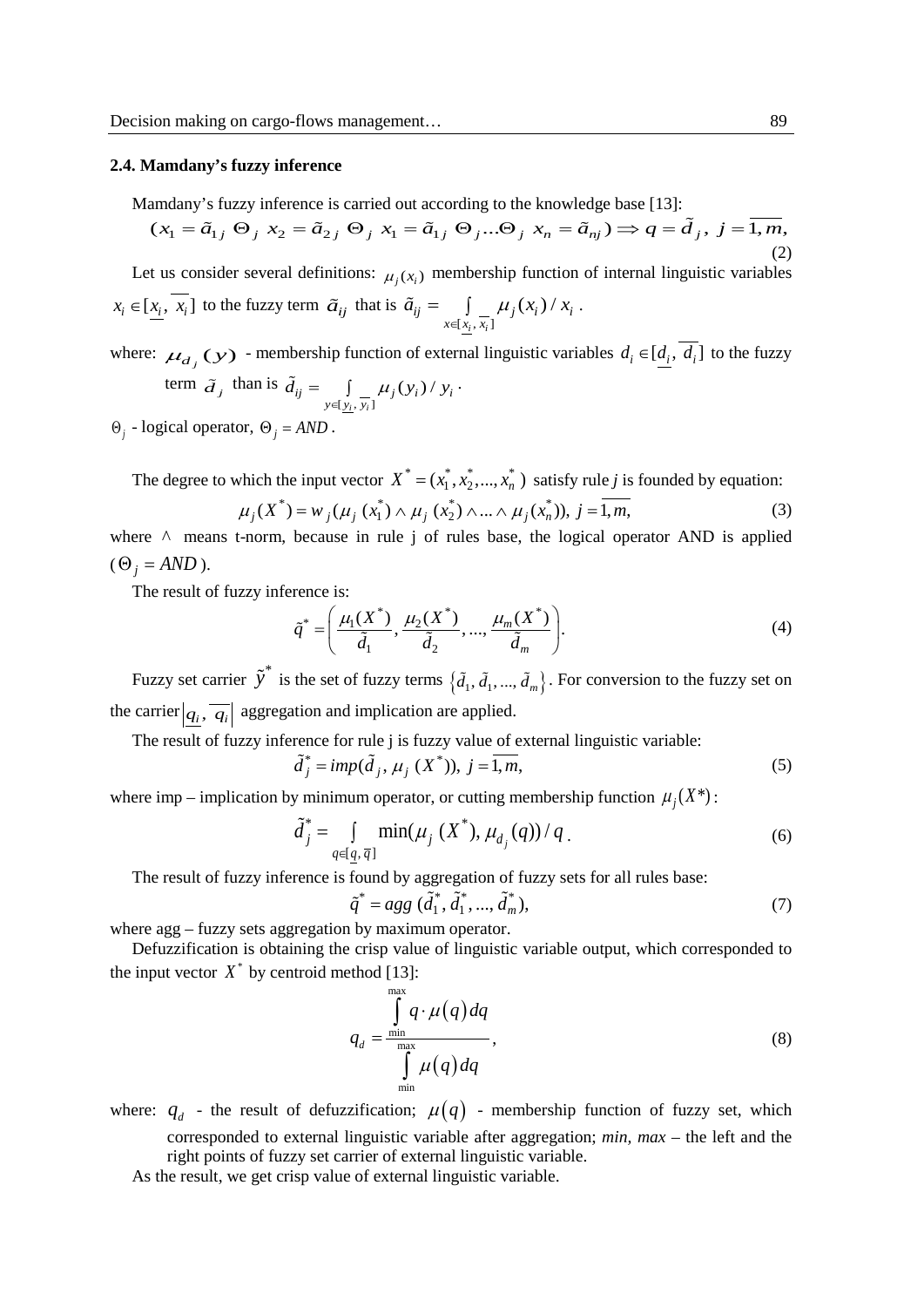## **3. THE MODEL APPLICATION RESULTS**

A numerical experiment was executed on simulation data of logistic indexes value for all possible number of order cards in PTS. For simulation, the TPS model based on continuous time Markov chain was developed and described in [14].

Initial data for Markov chain simulation are presented in tab.4. Simulation results and diagram of logistic costs values dependence on number of order cards are in Tab. 5 and Fig. 2.

Simulation was also used to obtain safety stock value and it is equal to  $Q_{\text{min}} = 2.46$ .

Table 4

| Parameter                         | Reference | Value  |
|-----------------------------------|-----------|--------|
| Demand flow intensity             |           |        |
| Order delivery intensity          |           |        |
| Traffic intensity                 |           | 0.9    |
| Possible number of orders         |           | $1-10$ |
| Inventory storage buffer capacity | $-max$    |        |

Initial data for Markov chain simulation



Fig. 2. Diagram of logistic costs values dependence on number of order cards

Рис. 2. График зависимости значений показателей, характеризующих логистические издержки от количества карт-заказов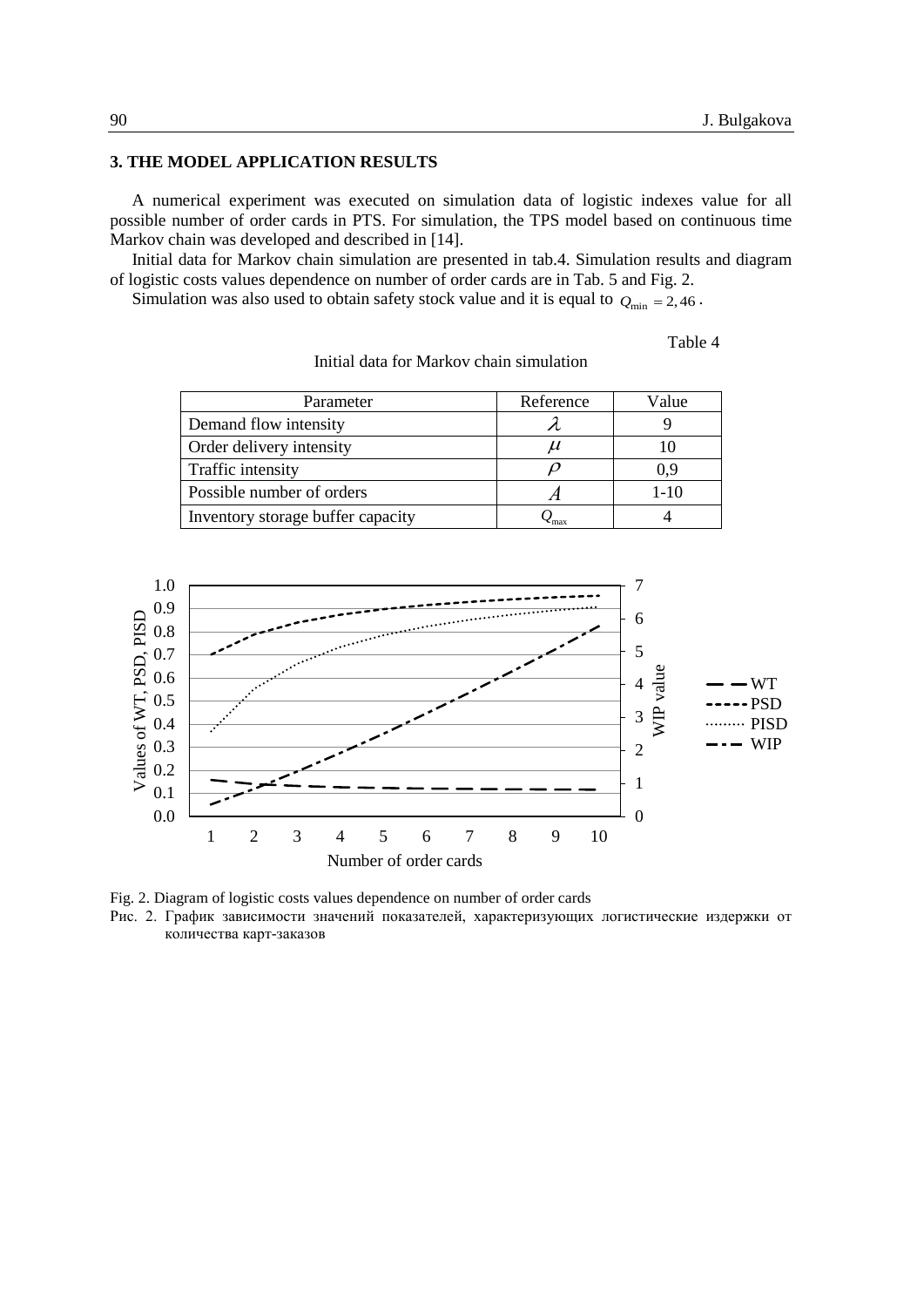| Index                      |       | Orders number |       |       |       |       |       |        |        |        |  |  |
|----------------------------|-------|---------------|-------|-------|-------|-------|-------|--------|--------|--------|--|--|
| values                     |       |               | っ     | 4     |       | 6     |       |        | Ч      | 10     |  |  |
| $\mathcal{Y}$              | 0.37  | 0,84          | 1,37  | 1,93  | 2,51  | 3,13  | 3,76  | 4,41   | 5,08   | 5,77   |  |  |
| $t_w^{\vphantom{\dagger}}$ | 0,016 | 0,014         | 0,013 | 0,013 | 0,012 | 0,012 | 0,012 | 0,0118 | 0,0117 | 0.0116 |  |  |
| $P_{sd}$                   | 0,701 | 0,788         | 0,840 | 0,874 | 0,898 | 0,916 | 0.930 | 0.941  | 0,949  | 0.956  |  |  |
| $P_{isd}$                  | 0,369 | 0,552         | 0,662 | 0,734 | 0,785 | 0,823 | 0,852 | 0,874  | 0,893  | 0,908  |  |  |

Values of logistic costs indexes

Cargo -flow management model was built and tested in Fuzzy Logic Toolbox (MATLAB). Based on membership functions setting approach (Tab. 1), and simulation data of logistic costs indexes values, membership functions of internal and external linguistic variables were built. Parameters of membership functions terms are in Tab. 6 and diagrams at Fig. 3.

Fuzzy inference rule base is presented in Tab. 3.

Table 6

# Membership functions parameters of linguistic variables

| Membership          | Term         |                |                |              |              |  |  |  |  |  |
|---------------------|--------------|----------------|----------------|--------------|--------------|--|--|--|--|--|
| function            | VG           | G              | S              | B            | VВ           |  |  |  |  |  |
| $\mu(y)$            | (0,29; 2,46) | (0,25; 3,23)   | (0,18; 4)      | (0,31; 5)    | (0,76; 0)    |  |  |  |  |  |
| $\mu(t_{w})$        | (0,026; 0)   | (0,026; 0,069) | (0,026; 0,077) | (0,056; 0,3) | (0,12; 0,69) |  |  |  |  |  |
| $\mu(P_{sd})$       | (0,05; 1)    | (0,05; 0,8)    | (0,05; 0,6)    | (0,05; 0,45) | (0,13; 0)    |  |  |  |  |  |
| $\mu(P_{\rm{isd}})$ | (0,06; 1)    | (0,06; 0,8)    | (0,06; 0,6)    | (0,06; 0,4)  | (0,11; 0)    |  |  |  |  |  |
| $\mu (LC)$          | (0,08; 1)    | (0,06; 0,7)    | (0,06; 0,5)    | (0,06; 0,3)  | (0,07; 0)    |  |  |  |  |  |

The result of Mamdany's fuzzy inference is values of external linguistic variables "logistic costs" for all alternatives of order cards number were obtained (Tab. 7, Fig. 4).

Table 7

| Value of external variable "logistic costs" |  |  |
|---------------------------------------------|--|--|
|                                             |  |  |

| <b>Alternatives</b> |                       |       |       |       |               |       |       |       |       |
|---------------------|-----------------------|-------|-------|-------|---------------|-------|-------|-------|-------|
|                     | 349<br>$\mathsf{U}$ . | (141) | 0,451 | 0,599 | $0,679$ 0.705 | 0,698 | 0,581 | 0,583 | 0.618 |

Table 5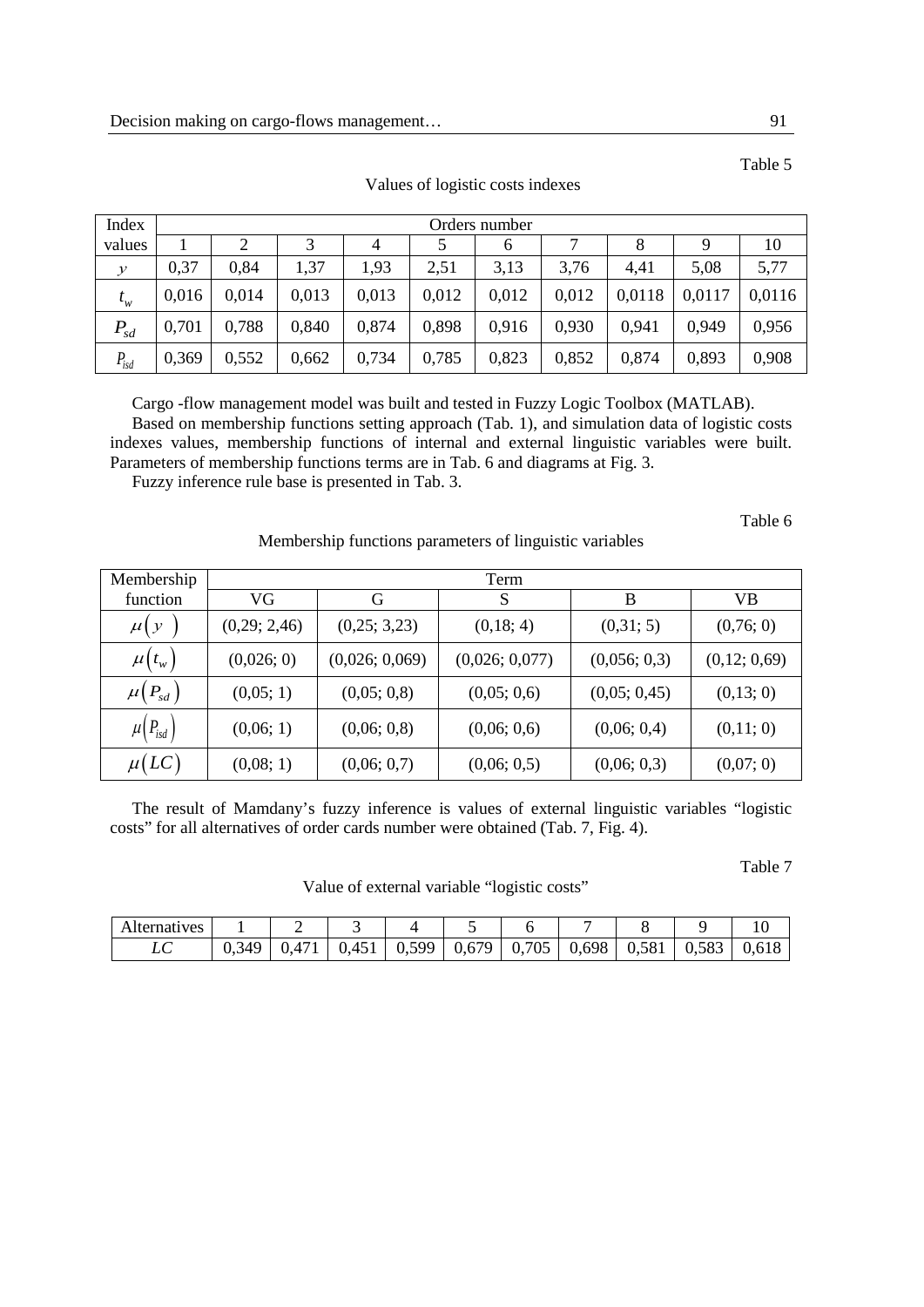

- Fig. 3. Membership functions of linguistic variables terms: a) work-in-process; b) percentage of served demand; c) percentage of immediately served demand; d) waiting time; e) logistic costs
- Рис. 3. Графики функции принадлежности термоввходных и выходной лингвистических переменных а) запас; b) вероятность обслуживания заявки; c) вероятность обслуживания заявки без ожидания; d) время ожидания; e) логистические затраты

As the criterion "Logistic costs" is negative, the best alternative is one with the maximum value of external linguistic variable "Logistic costs". According to data obtained, the decision is that 6 order cards in PTS will provide minimal level of logistic costs.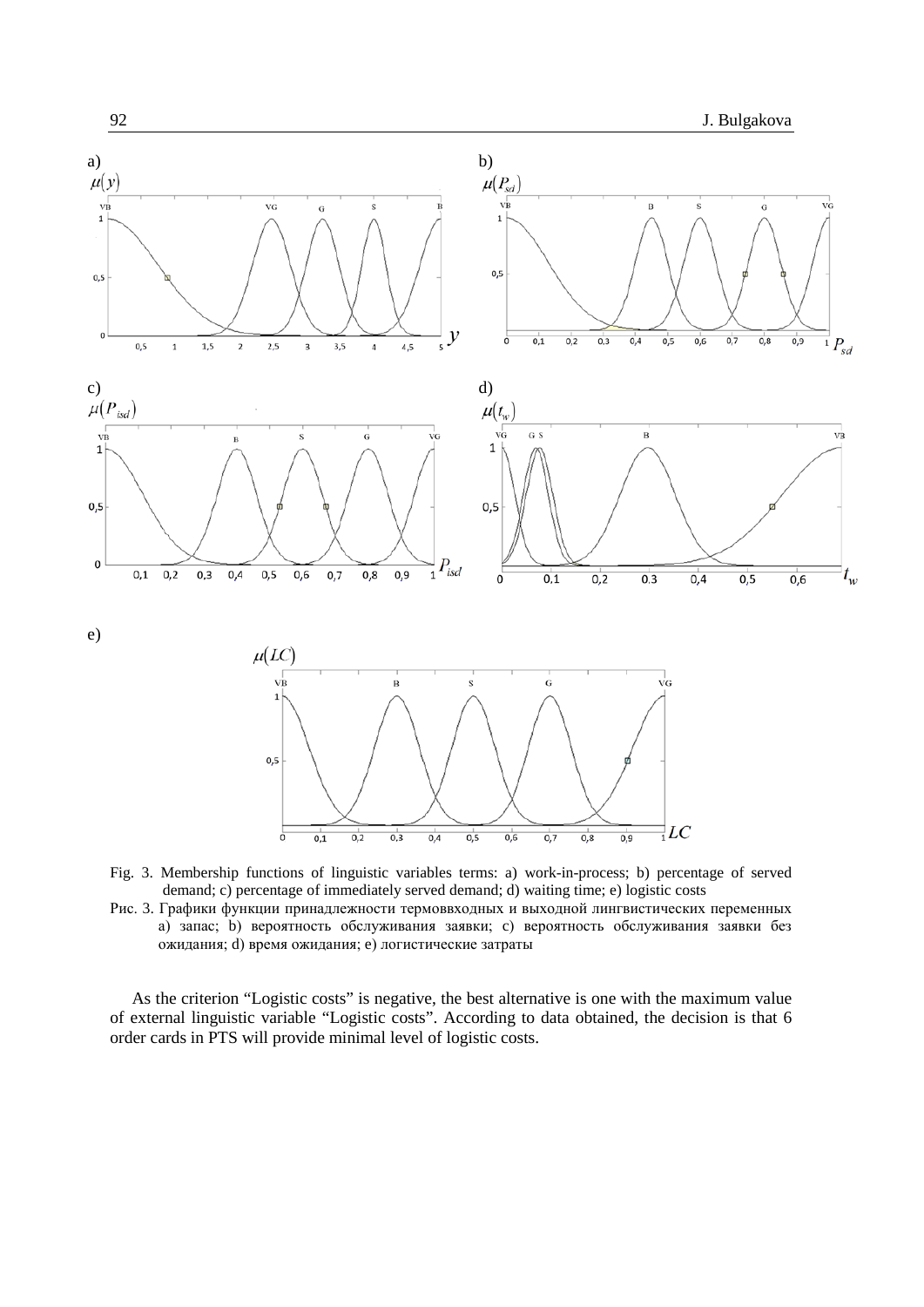

Fig. 4. Diagram of external variable value dependence on number of order cards

Рис. 4. График зависимости значений выходной лингвистической переменной от количества картзаказов

#### **4. CONCLUSIONS**

The research has shown that the methods of efficient PTS management in the conditions of continuously changing internal and external environments are directed to increase the system adaptation to the dynamic condition for the production plans execution and minimization of logistic costs.

The decision making model of optimal order cards quantity has been developed, which will provide real time cargo -flow management and lead to minimization of the logistic costs in pulltype PTS. This model is based on joint application of probability theory and fuzzy logic theory, which takes into account physical and linguistic uncertainty of the decision making process. The intellectual decision support system, which is grounded on the developed decision making model, will increase promptness of pull-type PTS reaction on environment changes.

The proposed decision making model of PTS cargo flow-management differs from the existing approaches in the following ways: PTS logistic costs and stability criteria are included; the approach to membership function of linguistic terms "work-in-process" and "waiting time" building, based on deterministic stock management model and queuing system respectively.

Since the PTS functioning environment is dynamic for PTS cargo flow management decisions realization, the data on which the decisions were grounded, can change, so the decisions can become irrelevant. Further researches should aim to solve the problem of multicriteria decision making on cargo-flow management in PTS, applying robust optimization methods.

### **References**

- 1. Araz, O.U. & Eski, O. & Araz, C. Determining the parameters of dual-card Kanban system: an integrated multicriteria and artificial neural network methodology. *International Journal of Advanced Manufacturing Technology*. 2008. Vol. 38. No. 9. P. 995-997.
- 2. Hernandez, J.E. *Decision Support System– Collaborative Models and Approaches in Real Environments. Lecture Notes in Business Information Processing*. Berlin. Heidelberg. 2012. 166 p.